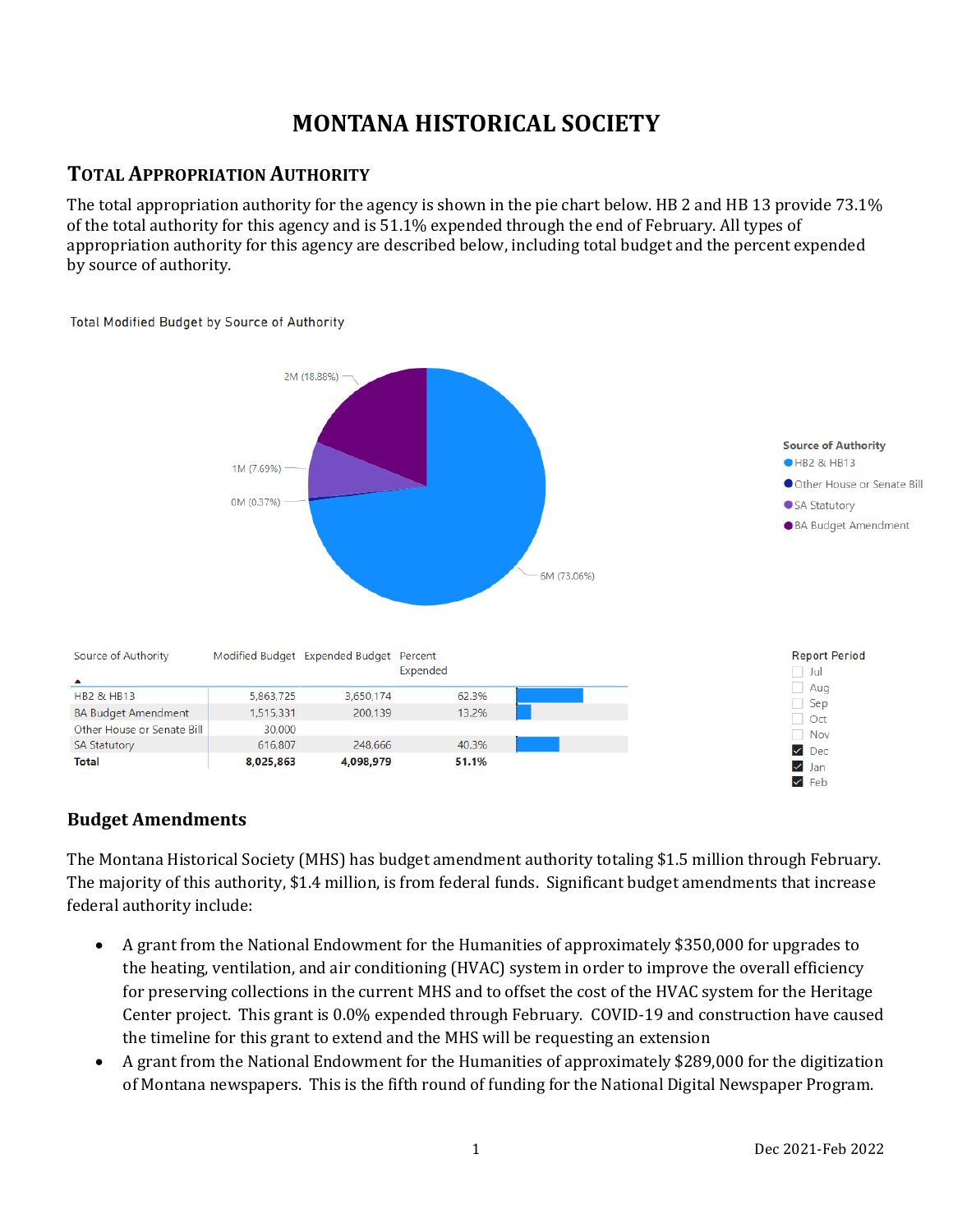This grant is 0.0% expended through February; however, the most recent grant period ends August 31, 2023

• A grant from the National Park Service Historic Revitalization Program of approximately \$240,000. Expenditures total \$75,500 through February. This grant provides funds to the grantee to complete conservation work on brick-and-motar projects. There have been construction delays related to COVID-19. This grant period ends September 2022 but there may be an opportunity to extend this grant period, if needed.

In addition to the budget amendment authority for federal funds, state statute allows the Montana Historical Society to amend in enterprise fund authority due to enterprise revenue resulting from sales to the public (17- 7-402, MCA). Budget amendment authority for enterprise funds totals \$160,500 through February and includes:

- An increase in authority of \$70,500 and 1.25 FTE in FY 2022 to support the recording of cultural resource sites and survey information into the geo-database format
- An increase in authority of \$20,000 and 0.25 FTE in FY 2022 to allow the Montana Historical Society to digitize, develop metadata, and host their data on Montana newspapers
- An increase in authority of \$70,000 from museum store proceeds

## **Statutory Appropriations**

The Montana Historical Society has several state special revenue funds that are statutorily appropriated, which include:

- Montana Historical Society membership fund
- Original Governor's mansion account
- Sites and signs account
- Lewis and Clark license plates account

Statutory appropriations total approximately \$617,000 and were 40.3% expended through January 31, 2022. The slightly lower percentage expended was primarily due to lower expenditures in the sites and signs account. The MHS believes expenditures from this account have been impacted by the COVID-19 pandemic as well as the change in ownership at the sign manufacturing company.

## **Other Bills**

HB 9 includes a \$30,000 appropriation for the Montana Historical Society for the care and conservation of the capitol complex artwork. This appropriation is 0.0% expended through January 31, 2022, but it may be used throughout the 2023 biennium.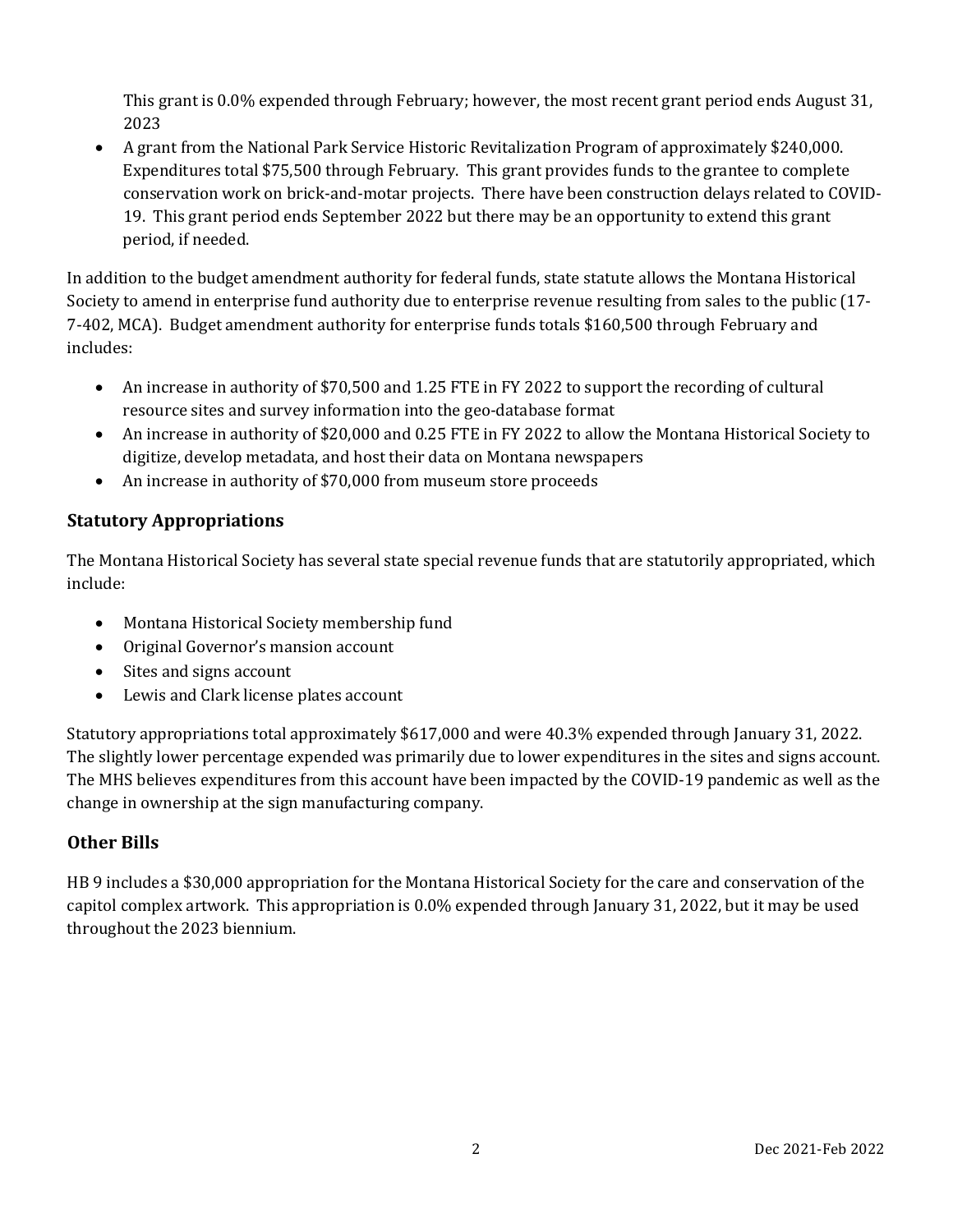## **HB 2 BUDGET MODIFICATIONS**

The following chart shows the HB 2 budget as passed by the legislature, including the pay plan, and the HB 2 modified budget through February 28, 2022. Net modifications to the budget include operating plan changes from one expenditure account to another, program transfers, reorganizations, and agency transfers of authority. The positive modifications and negative modifications are shown by program, expenditure account, and fund type.

#### Legislative Budget Compared to Modified Budget - HB 2 Only

| Agency Name                   | December Modified March Modified<br><b>Budget</b> | Budget    | Net Modifications |
|-------------------------------|---------------------------------------------------|-----------|-------------------|
| $\Box$ Historical Society     | 5,863,725                                         | 5,863,725 |                   |
| ADMINISTRATION PROGRAM        | 1,469,235                                         | 1,469,235 |                   |
| <b>EDUCATION</b>              | 425,982                                           | 425,982   |                   |
| HISTORIC PRESERVATION PROGRAM | 904.773                                           | 904.773   |                   |
| MUSEUM PROGRAM                | 1,122,653                                         | 1,122,653 |                   |
| PUBLICATIONS PROGRAM          | 497,852                                           | 497,852   |                   |
| <b>RESEARCH CENTER</b>        | 1,443,230                                         | 1,443,230 |                   |
| Total                         | 5,863,725                                         | 5,863,725 |                   |

| Acct & Lvl 1 DESC                              | December Modified March Modified<br><b>Budget</b> | <b>Budget</b> | Net Modifications |  |
|------------------------------------------------|---------------------------------------------------|---------------|-------------------|--|
| $\boxplus$ 61000 Personal Services             | 3,631,066                                         | 3,631,066     |                   |  |
| $\boxplus$ 62000 Operating Expenses            | 2,039,608                                         | 2,039,608     |                   |  |
| $\boxplus$ 63000 Equipment & Intangible Assets | 96,010                                            | 96,010        |                   |  |
| $\boxplus$ 66000 Grants                        | 87,120                                            | 87,120        |                   |  |
| $\boxplus$ 69000 Debt Service                  | 9,921                                             | 9.921         |                   |  |

| Fund Type                          | December<br>Modified Budget | March Modified<br><b>Budget</b> | Net Modifications |
|------------------------------------|-----------------------------|---------------------------------|-------------------|
| $\boxplus$ 01 General              | 3,417,918                   | 3,417,918                       |                   |
| $\boxplus$ 02 State/Other Spec Rev | 951,897                     | 951,897                         |                   |
| $\boxplus$ 03 Fed/Other Spec Rev   | 903,834                     | 903,834                         |                   |
| $\boxplus$ 06 Enterprise           | 590,076                     | 590,076                         |                   |

The Montana Historical Society had no new budget modifications this quarter.

## **HB 2 APPROPRIATION AUTHORITY**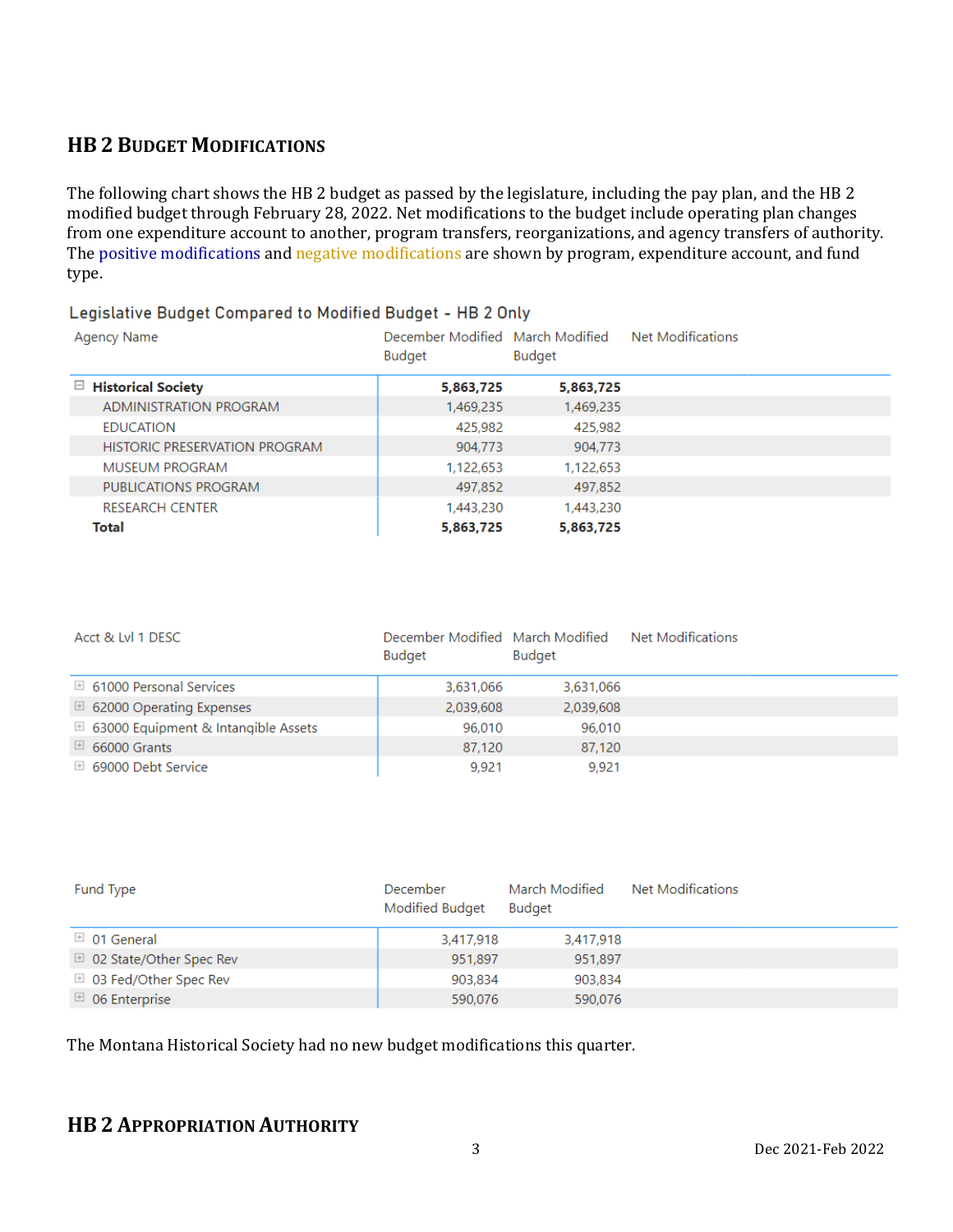### The following chart shows the appropriated budget for the agency compared to expenditures through February 28, 2022.



Expended Budget and Remaining Budget by Fund Type - HB 2 Only

The Montana Historical Society expended 62.3% of its HB 2 modified budget through February 28, 2022. Overall, this is lower than the 5-year Olympic average of 82.8% (the Olympic average is the average of the percent expended for the most recently completed seven years with the exclusion of the highest and lowest numbers during this time period).